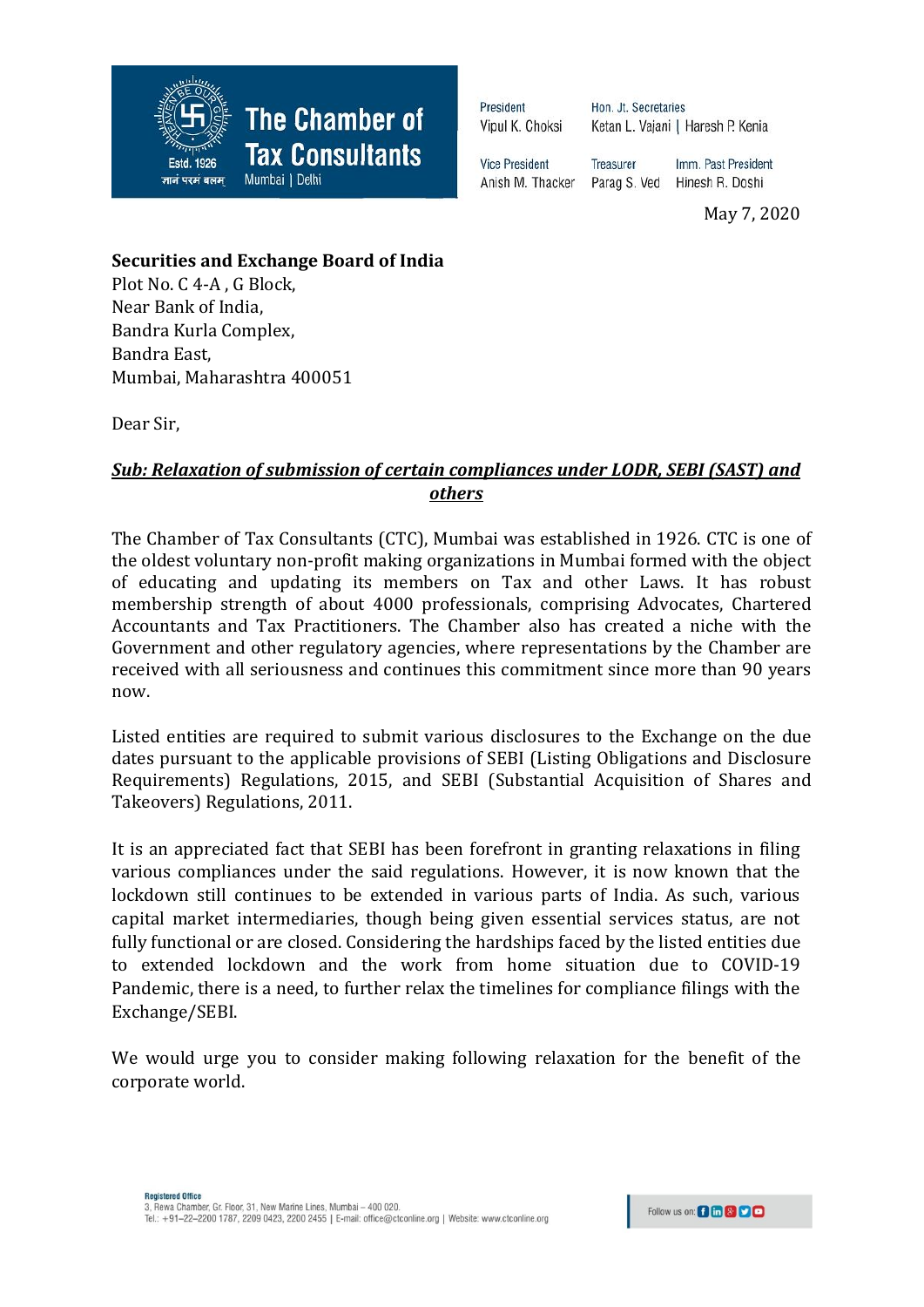

**The Chamber of** Tax Consultants

President Vipul K. Choksi

Hon. Jt. Secretaries Ketan L. Vajani | Haresh P. Kenia

**Vice President** Treasurer Imm. Past President Anish M. Thacker Parag S. Ved Hinesh R. Doshi

| Sr.            | Regulation                                                                                                                                                                                                                                                                                                                            | <b>Revised Due Date</b>       | Recommended                                            |
|----------------|---------------------------------------------------------------------------------------------------------------------------------------------------------------------------------------------------------------------------------------------------------------------------------------------------------------------------------------|-------------------------------|--------------------------------------------------------|
| No             |                                                                                                                                                                                                                                                                                                                                       | as per relaxations            | Date                                                   |
|                |                                                                                                                                                                                                                                                                                                                                       | provided by SEBI              |                                                        |
| $\mathbf{1}$   | Compliance Certificate Certifying<br>Maintaining Physical & Electronic<br>Transfer Facility for half year<br>ended March 31, 2020 (Regulation<br>7 (3) of SEBI (LODR) Regulations,                                                                                                                                                    | May 31, 2020                  | Within one month<br>of opening of the<br>lockdown.     |
|                | 2015)                                                                                                                                                                                                                                                                                                                                 |                               |                                                        |
| $\overline{2}$ | of<br>Submission<br>of<br>Statement<br>Investor Complaints for quarter<br>ended March 31, 2020 (Regulation<br>13 (3) of SEBI (LODR) Regulations,<br>2015)                                                                                                                                                                             | May 15, 2020                  | Within 21 days of<br>opening<br>of<br>the<br>lockdown. |
| 3              | of<br>Submission<br>Corporate<br>Governance Report for quarter and<br>ended March 31,<br>2020<br>year<br>(Regulation 27 (2) of SEBI (LODR)<br>Regulations, 2015)                                                                                                                                                                      | May 15, 2020                  | Within 15 days of<br>opening<br>of<br>the<br>lockdown. |
| $\overline{4}$ | Submission<br>of<br>Shareholding<br>Pattern for quarter ended March<br>31, 2020 (Regulation 31 of SEBI<br>(LODR) Regulations, 2015)                                                                                                                                                                                                   | May 15, 2020                  | Within 21 days of<br>opening<br>of<br>the<br>lockdown. |
| 5              | Submission of Financial Results<br>(Quarterly - Quarter ended March<br>31, 2020) (Regulation 33 of SEBI<br>(LODR) Regulations, 2015)                                                                                                                                                                                                  | June 30, 2020                 | Within 60 days of<br>opening<br>of<br>the<br>lockdown. |
| 6              | <b>Submission of Financial Results</b><br>(Annually - FY ended March 31,<br>2020 ) (Regulation 33 of SEBI<br>(LODR) Regulations, 2015)                                                                                                                                                                                                | June 30, 2020                 | Within 60 days of<br>opening<br>of<br>the<br>lockdown. |
| 7              | Certificate from Practicing   May 31, 2020<br>Company Secretary on timely issue<br>of share certificates for half year<br>ended March 31, 2020 (Regulation<br>40 (9) of SEBI (LODR) Regulations,<br>2015)                                                                                                                             |                               | Within one month<br>of opening of the<br>lockdown.     |
| 8              | Disclosures to the Exchange by<br>"Promoters of Target Company"<br>and "Every person, who together<br>with persons acting in concert with<br>him, holds shares or voting rights<br>entitling him to exercise twenty-<br>five per cent or more of the voting<br>rights in a target company" for the<br>financial year ending March 31, | Extended upto June<br>01,2020 | Within 21 days of<br>opening<br>the<br>of<br>lockdown  |